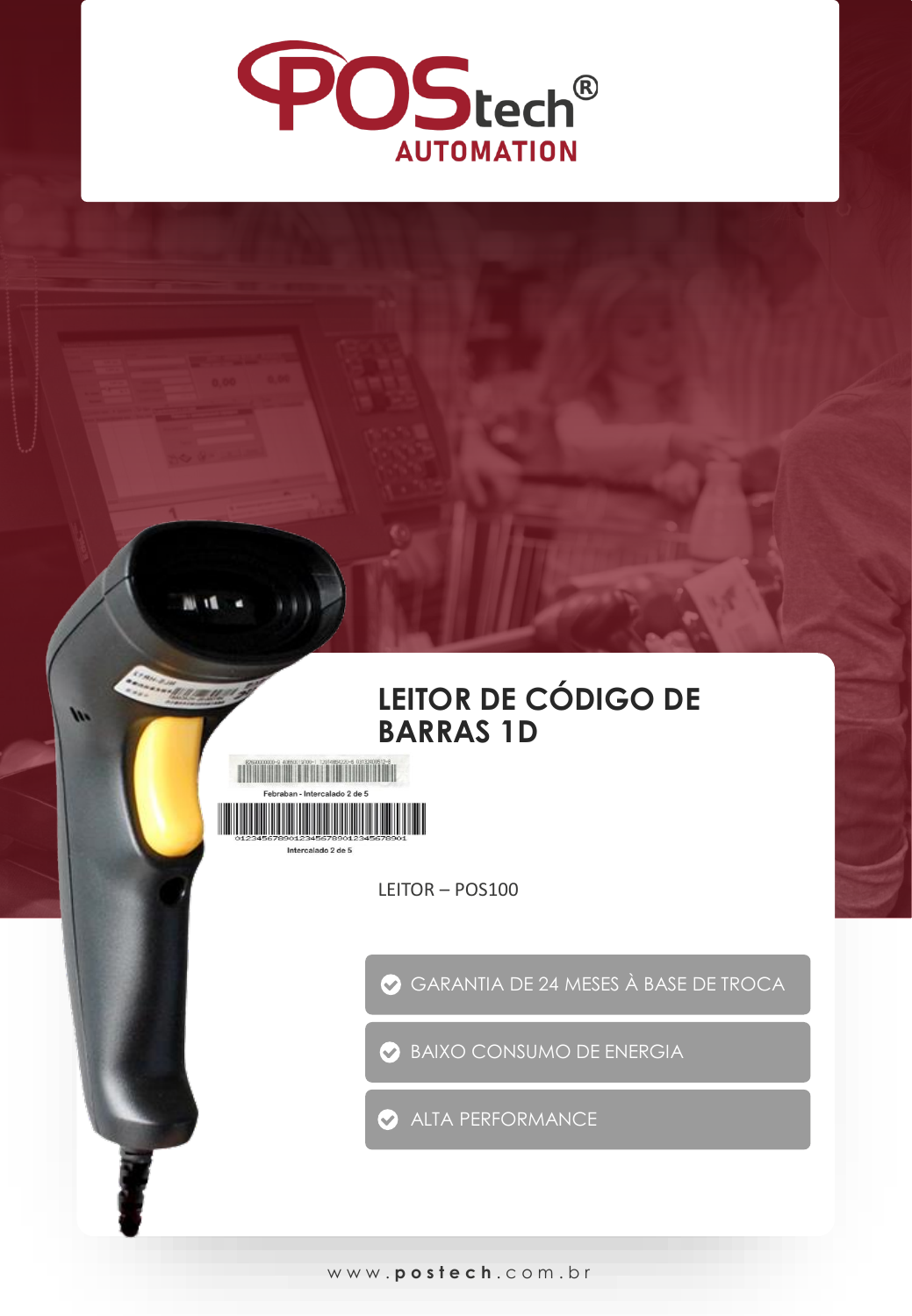| <b>LEITOR</b>  | <b>POS100</b>                             |                                                                                                                                                                                                                                                    |                                      |
|----------------|-------------------------------------------|----------------------------------------------------------------------------------------------------------------------------------------------------------------------------------------------------------------------------------------------------|--------------------------------------|
| <b>ATUAÇÃO</b> | SENSOR DE<br><b>IMAGEM</b>                | <b>IMAGEM LINEAR</b>                                                                                                                                                                                                                               |                                      |
|                | FONTE DE LUZ                              | LED VERMELHO<br>(610NM~640NM)                                                                                                                                                                                                                      |                                      |
|                | <b>SIMBOLOGIAS</b>                        | EAN-13, EAN-8,<br>UPC-A, UPC-E,<br>ISSN, CODOBAR,<br>CÓDIGO 128,<br>CÓDIGO 93, ITF-6,<br>ITF4, INTERCALADO<br>2 DE 5, INDUSTRIAL<br>2 DE 5, PADRÃO 2<br>DE 5, MATRIX 2 DE<br>5, GS1 DATABAR,<br>CÓDIGO 39,<br>CÓDIGO 11, MSI-<br>PLESSEY, PLESSEY. | <b>ALL 15</b><br>W                   |
|                | RESOLUÇÃO                                 | $\geq$ 5 MIL                                                                                                                                                                                                                                       |                                      |
|                | PROFUNDIDADE<br>DE CAMPO<br><b>TÍPICA</b> | 52MM-<br>EAN-<br>595MM<br>13<br>(13MIL)                                                                                                                                                                                                            |                                      |
|                |                                           | 55M<br>$M -$<br>CÓD.<br>130M<br>39<br>M<br>(5)<br>MIL)                                                                                                                                                                                             |                                      |
|                |                                           | ± 60° A<br>$0°$ DE<br>ROTA-<br>ÇÃO E<br><b>PASSO</b><br><b>INCLINA-</b><br>ÇÃO DE<br>$\overline{0}$ $\circ$                                                                                                                                        |                                      |
|                | ÂNGULO DE<br>DIGITALIZAÇÃO                | 30° A 0°<br><b>DE</b><br><b>INCLINA</b><br>ÇÃO E<br><b>LISTA</b><br><b>INCLINA</b><br>ÇÃO DE<br>$0^{\circ}$                                                                                                                                        |                                      |
|                |                                           | ±60°<br>0° ROLO<br><b>INCLI-</b><br>EO°<br><b>NAR</b><br><b>PITCH</b>                                                                                                                                                                              |                                      |
|                | MIN.CONTRASTE<br>DO SÍMBOLO               | 30%                                                                                                                                                                                                                                                | <b>POStech®</b><br><b>AUTOMATION</b> |
|                | <b>INTERFACES</b>                         | RS232, USB, PS2                                                                                                                                                                                                                                    |                                      |
|                |                                           |                                                                                                                                                                                                                                                    | www.postech.com.br                   |